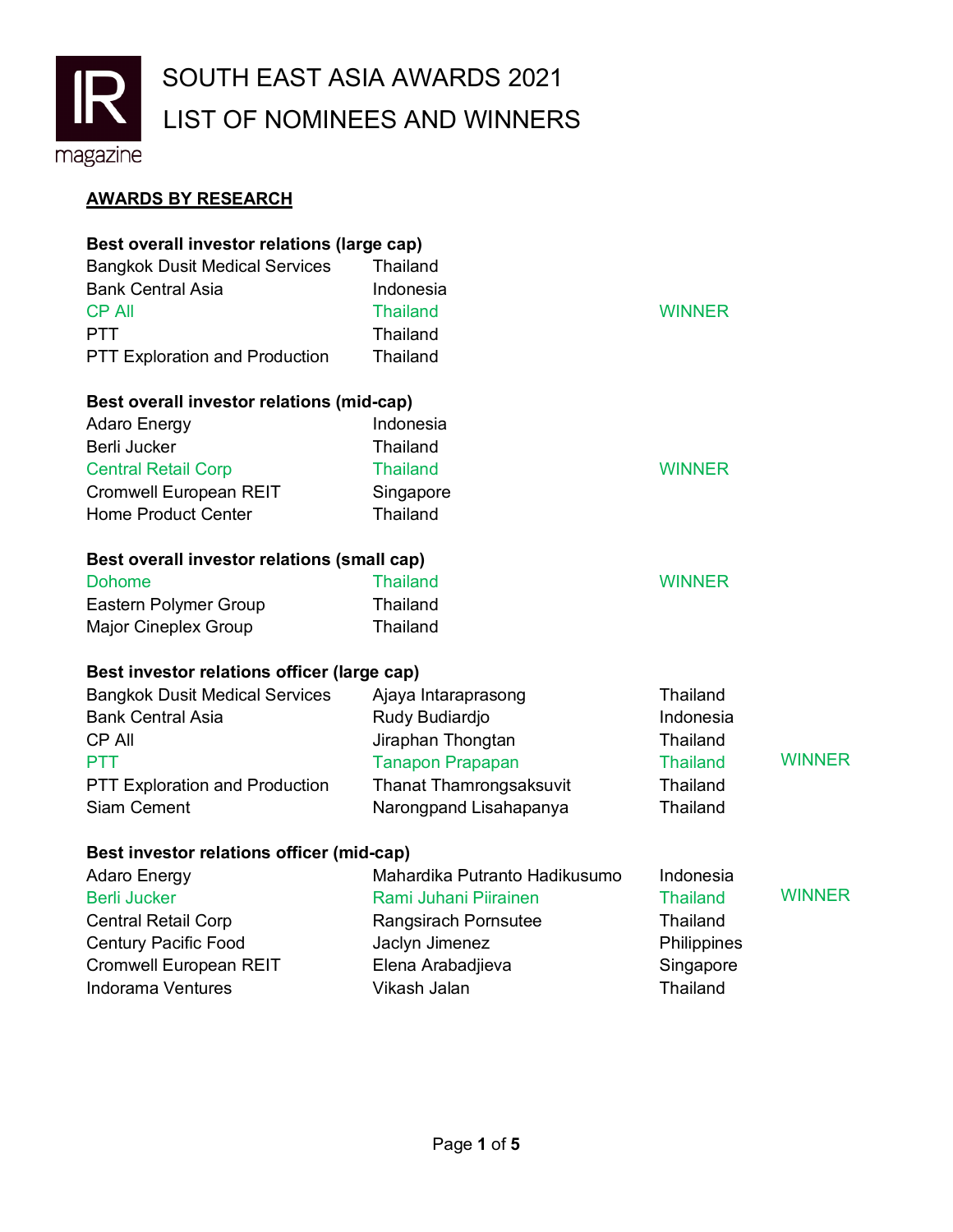

## **BEST IN SECTOR**

| <b>Communications</b>                     |                  |               |
|-------------------------------------------|------------------|---------------|
| <b>Advanced Info Service</b>              | <b>Thailand</b>  |               |
| <b>PLDT</b>                               | Philippines      |               |
| Thaicom                                   | <b>Thailand</b>  |               |
| <b>Total Access Communication</b>         | <b>Thailand</b>  | <b>WINNER</b> |
| <b>Consumer discretionary</b>             |                  |               |
| <b>Central Retail Corp</b>                | <b>Thailand</b>  | <b>WINNER</b> |
| Dohome                                    | <b>Thailand</b>  |               |
| <b>Home Product Center</b>                | <b>Thailand</b>  |               |
| <b>Major Cineplex Group</b>               | <b>Thailand</b>  |               |
| <b>SISB</b>                               | Thailand         |               |
| The Erawan Group                          | <b>Thailand</b>  |               |
| <b>Consumer staples</b>                   |                  |               |
| <b>Berli Jucker</b>                       | <b>Thailand</b>  | <b>WINNER</b> |
| <b>Century Pacific Food</b>               | Philippines      |               |
| <b>Charoen Pokphand Foods</b>             | Thailand         |               |
| <b>CP All</b>                             | <b>Thailand</b>  |               |
| <b>Indofood Sukses Makmur</b>             | Indonesia        |               |
| <b>Thai Union Group</b>                   | <b>Thailand</b>  |               |
| <b>Energy</b>                             |                  |               |
| Adaro Energy                              | Indonesia        |               |
| <b>PTT</b>                                | <b>Thailand</b>  | <b>WINNER</b> |
| <b>PTT Exploration and Production</b>     | <b>Thailand</b>  |               |
| Thaioil                                   | <b>Thailand</b>  |               |
| <b>Financials (including real estate)</b> |                  |               |
| <b>Bank Central Asia</b>                  | <b>Indonesia</b> | <b>WINNER</b> |
| Bank Negara Indonesia                     | Indonesia        |               |
| <b>Cromwell European REIT</b>             | Singapore        |               |
| Sunway                                    | Malaysia         |               |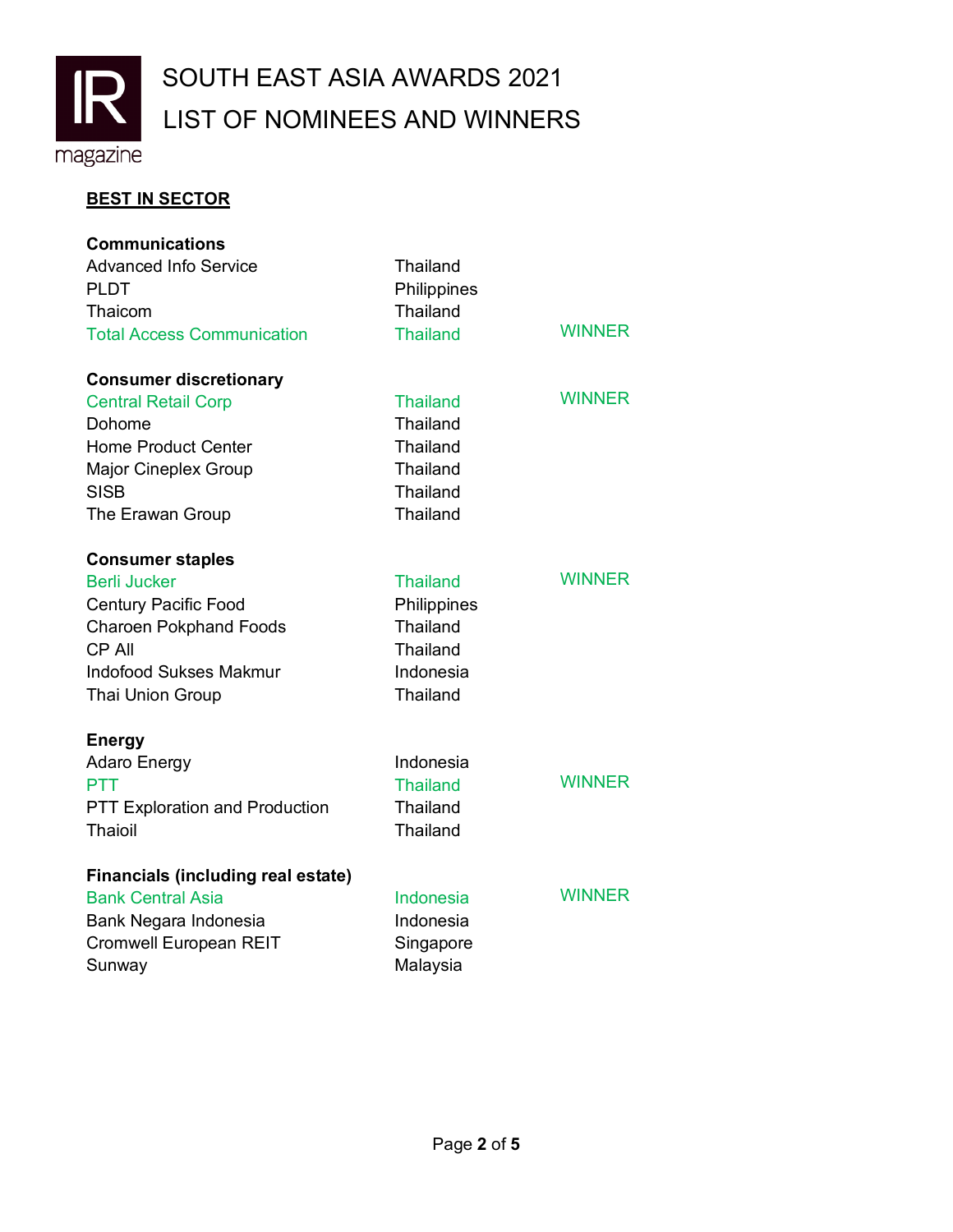

## LIST OF NOMINEES AND WINNERS SOUTH EAST ASIA AWARDS 2021

magazine

| <b>Healthcare</b><br><b>Bangkok Dusit Medical Services</b><br>Kalbe Farma<br>Medikaloka Hermina<br>Mitra Keluarga Karyasehat | <b>Thailand</b><br>Indonesia<br>Indonesia<br>Indonesia | <b>WINNER</b>       |
|------------------------------------------------------------------------------------------------------------------------------|--------------------------------------------------------|---------------------|
| <b>Industrials</b>                                                                                                           |                                                        |                     |
| <b>B Grimm Power</b>                                                                                                         | <b>Thailand</b>                                        |                     |
| <b>Eastern Polymer Group</b>                                                                                                 | Thailand                                               |                     |
| Malaysia Airports Holdings                                                                                                   | Malaysia                                               |                     |
| <b>Megawide Construction Corp</b>                                                                                            | Philippines                                            |                     |
| Sarana Menara Nusantara                                                                                                      | Indonesia                                              | <b>WINNER</b>       |
| <b>Materials</b>                                                                                                             |                                                        |                     |
| Indo Tambangraya Megah                                                                                                       | Indonesia                                              |                     |
| <b>Indorama Ventures</b>                                                                                                     | <b>Thailand</b>                                        |                     |
| <b>PTT Global Chemical</b>                                                                                                   | <b>Thailand</b>                                        |                     |
| <b>SCG Packaging</b>                                                                                                         | Thailand                                               |                     |
| <b>Siam Cement</b>                                                                                                           | <b>Thailand</b>                                        | <b>WINNER</b>       |
| <b>Technology</b>                                                                                                            |                                                        |                     |
| <b>GHL Systems</b>                                                                                                           | <b>Malaysia</b>                                        | <b>JOINT WINNER</b> |
| <b>Synnex Thailand</b>                                                                                                       | Thailand                                               |                     |
| <b>Venture Corp</b>                                                                                                          | Singapore                                              | <b>JOINT WINNER</b> |
| <b>Utilities</b>                                                                                                             |                                                        |                     |
| Cikarang Listrindo                                                                                                           | Indonesia                                              |                     |
| <b>Gulf Energy Development</b>                                                                                               | Thailand                                               |                     |
| Kencana Energi Lestari                                                                                                       | Indonesia                                              |                     |
| <b>Metro Pacific Investments Corp</b>                                                                                        | <b>Philippines</b>                                     | <b>WINNER</b>       |
| Perusahaan Gas Negara                                                                                                        | Indonesia                                              |                     |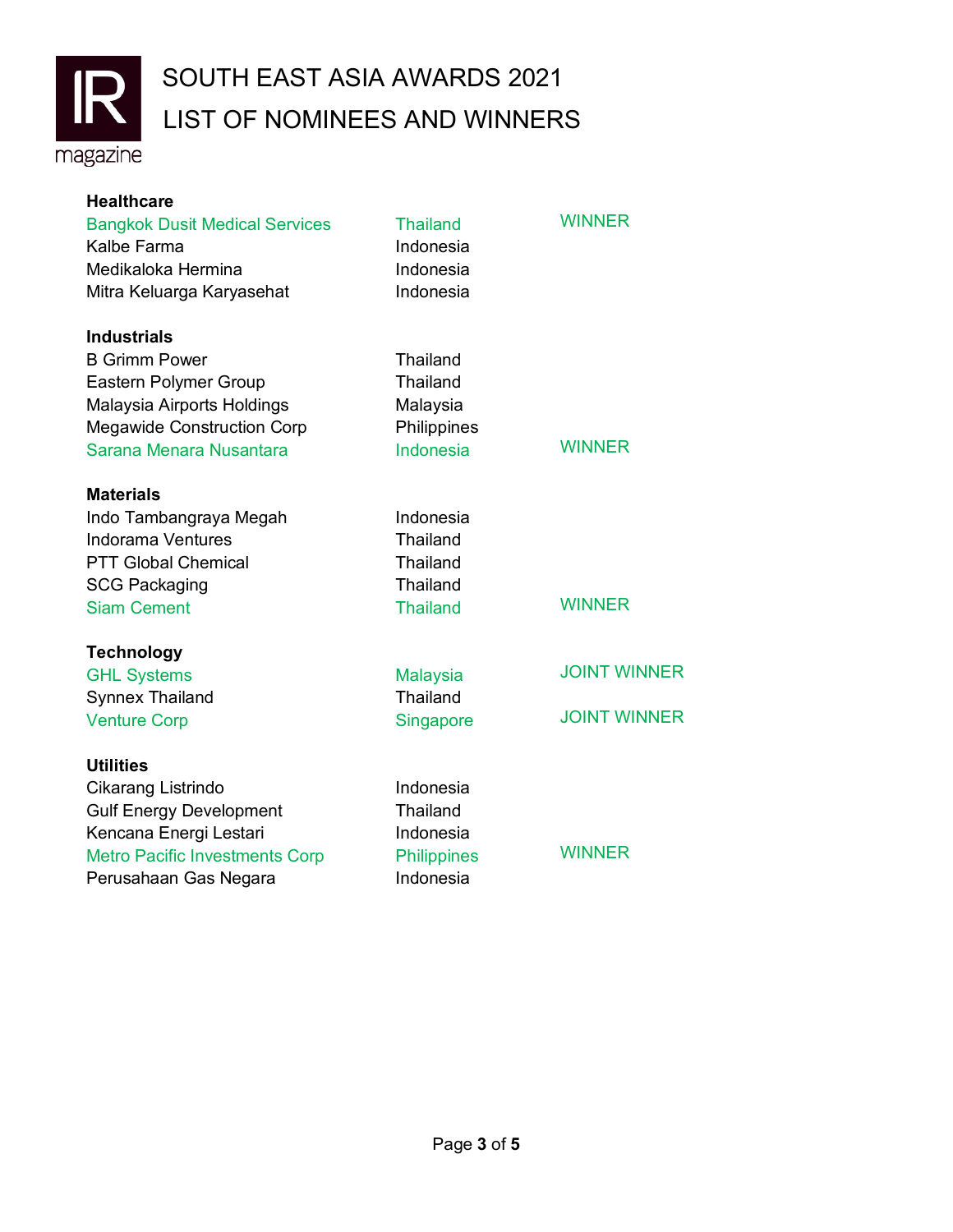

## **AWARDS BY NOMINATION**

| Best annual report (large cap)                    |                 |               |
|---------------------------------------------------|-----------------|---------------|
| <b>IHH Healthcare</b>                             | Malaysia        |               |
| <b>Singtel</b>                                    | Singapore       | <b>WINNER</b> |
| <b>SM Investments Corporation</b>                 | Philippines     |               |
| Best annual report (mid-cap)                      |                 |               |
| <b>Ascott Residence Trust</b>                     | Singapore       |               |
| <b>Central Pattana</b>                            | <b>Thailand</b> | <b>WINNER</b> |
| <b>Converge ICT Solutions</b>                     | Philippines     |               |
| <b>Frasers Logistics &amp; Commercial Trust</b>   | Singapore       |               |
| <b>Frasers Property</b>                           | Singapore       |               |
| Jardine Cycle & Carriage                          | Singapore       |               |
| Best annual report (small cap)                    |                 |               |
| <b>AEM Holdings</b>                               | Singapore       | <b>WINNER</b> |
| AREIT                                             | Philippines     |               |
| Asia Aviation                                     | <b>Thailand</b> |               |
| <b>BHG Retail REIT</b>                            | Singapore       |               |
| <b>Elite Commercial REIT</b>                      | Singapore       |               |
| Best crisis management (mid to large cap)         |                 |               |
| <b>Ascott Residence Trust</b>                     | Singapore       | <b>WINNER</b> |
| Ayala Land                                        | Philippines     |               |
| <b>Central Pattana</b>                            | <b>Thailand</b> |               |
| <b>CKPower</b>                                    | Thailand        |               |
| <b>IRPC</b>                                       | <b>Thailand</b> |               |
| <b>PTT Exploration and Production</b>             | <b>Thailand</b> |               |
| Thai Union Group                                  | Thailand        |               |
| Best crisis management (small cap)                |                 |               |
| <b>Asia Aviation</b>                              | <b>Thailand</b> | <b>WINNER</b> |
| Pilipinas Shell Petroleum Corporation             | Philippines     |               |
| Shakey's Pizza Asia Ventures                      | Philippines     |               |
| <b>Best ESG materiality reporting (large cap)</b> |                 |               |
| <b>Digi Telecommunications</b>                    | Malaysia        |               |
| <b>PTT Global Chemical</b>                        | <b>Thailand</b> | <b>WINNER</b> |
| <b>SM Investments Corporation</b>                 | Philippines     |               |
|                                                   |                 |               |